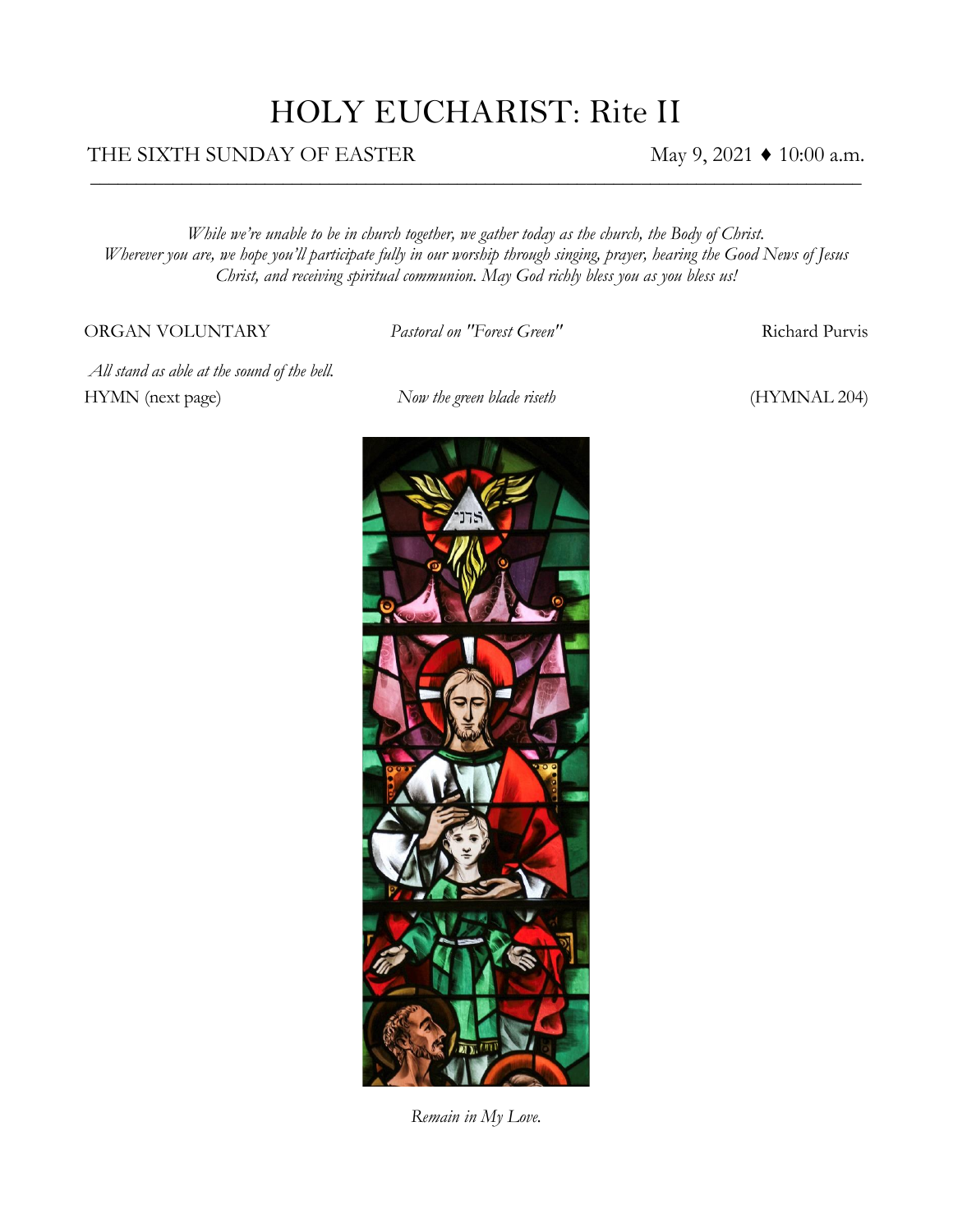

Words: John Macleod Campbell Crum (1872-1958), alt., from The Oxford Book of Carols, Copyright @1964, Oxford University Press. Music: Noël nouvelet, medieval French carol; harm. Marcel Dupré (1886-1971); based on "Variation sur un Noël" for organ Marcel Dupré Copyright @ Alphonse Leduc, Paris; adapt. Roy F. Kehl (b. 1935) Copyright @1983, Roy F. Kehl. All rights reserved. Used with permission.



**Almighty God, to you all hearts are open, all desires known, and from you no secrets are hid: Cleanse the thoughts of our hearts by the inspiration of your Holy Spirit, that we may perfectly love you, and worthily magnify your holy Name; through Christ our Lord. Amen.**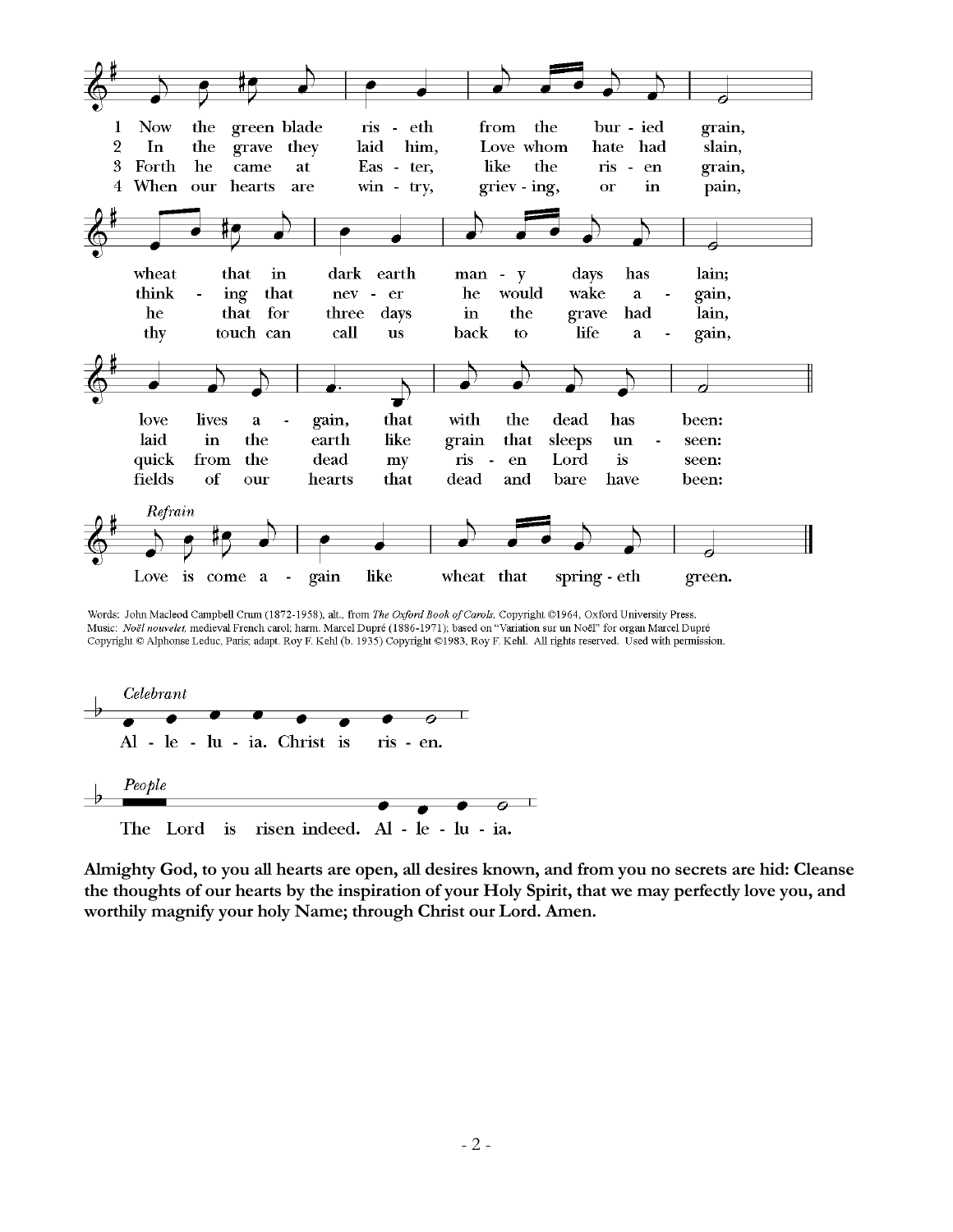CANTICLE (sung by all, first in Latin then English, three times) Ostinato Refrain



Text: Psalm 117, Praise the Lord, all you peoples; Taizé Community, 1980 Tune: Jacques Berthier, 1923-1994 © 1978, 1980, 1981, Les Presses de Taizé, GIA Publications, Inc., agent

| <b>Presiding Priest</b>              | The Lord be with you.            |
|--------------------------------------|----------------------------------|
|                                      | <i>People</i> And also with you. |
| <i>Presiding Priest</i> Let us pray. |                                  |

O God, you have prepared for those who love you such good things as surpass our understanding: Pour into our hearts such love towards you, that we, loving you in all things and above all things, may obtain your promises, which exceed all that we can desire; through Jesus Christ our Lord, who lives and reigns with you and the Holy Spirit, one God, for ever and ever. **Amen**.

#### **THE WORD OF GOD**

THE FIRST READING Acts 10:44-48

*READER: A Reading from the Acts of the Apostles*

While Peter was still speaking, the Holy Spirit fell upon all who heard the word. The circumcised believers who had come with Peter were astounded that the gift of the Holy Spirit had been poured out even on the Gentiles, for they heard them speaking in tongues and extolling God. Then Peter said, "Can anyone withhold the water for baptizing these people who have received the Holy Spirit just as we have?" So he ordered them to be baptized in the name of Jesus Christ. Then they invited him to stay for several days.

*Reader* Hear what the Spirit is saying to God's people.  **People Thanks be to God.**

*Silence is marked by the ringing of a bell.*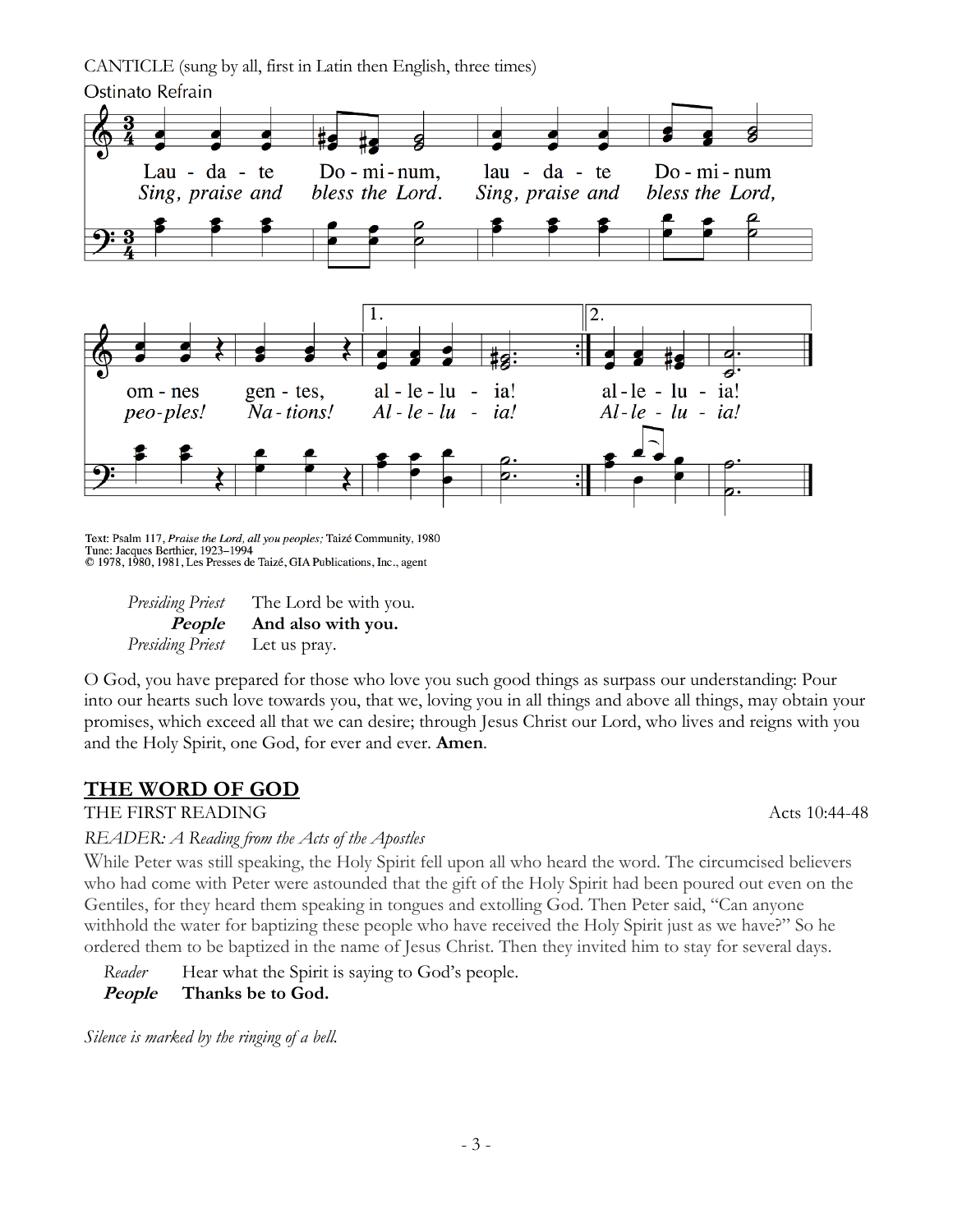THE RESPONSE (read responsively) Psalm 98

1 Sing to the Lord a new song, \* **for he has done marvelous things.**

2 With his right hand and his holy arm \* **has he won for himself the victory.**

3 The Lord has made known his victory; \* **his righteousness has he openly shown in the sight of the nations.**

4 He remembers his mercy and faithfulness to the house of Israel, \* **and all the ends of the earth have seen the victory of our God.**

5 Shout with joy to the Lord, all you lands; \* **lift up your voice, rejoice, and sing.**

6 Sing to the Lord with the harp, \* **with the harp and the voice of song.**

7 With trumpets and the sound of the horn \* **shout with joy before the King, the Lord.**

8 Let the sea make a noise and all that is in it, \* **the lands and those who dwell therein.**

9 Let the rivers clap their hands, \* **and let the hills ring out with joy before the Lord, when he comes to judge the earth.**

10 In righteousness shall he judge the world \* **and the peoples with equity.**

#### THE SECOND READING 1 John 5:1-6

*READER: A Reading from the First Letter of John*

Everyone who believes that Jesus is the Christ has been born of God, and everyone who loves the parent loves the child. By this we know that we love the children of God, when we love God and obey his commandments. For the love of God is this, that we obey his commandments. And his commandments are not burdensome, for whatever is born of God conquers the world. And this is the victory that conquers the world, our faith. Who is it that conquers the world but the one who believes that Jesus is the Son of God? This is the one who came by water and blood, Jesus Christ, not with the water only but with the water and the blood. And the Spirit is the one that testifies, for the Spirit is the truth.

*Reader* Hear what the Spirit is saying to God's people.  **People Thanks be to God.**

*Silence is marked by the ringing of a bell.*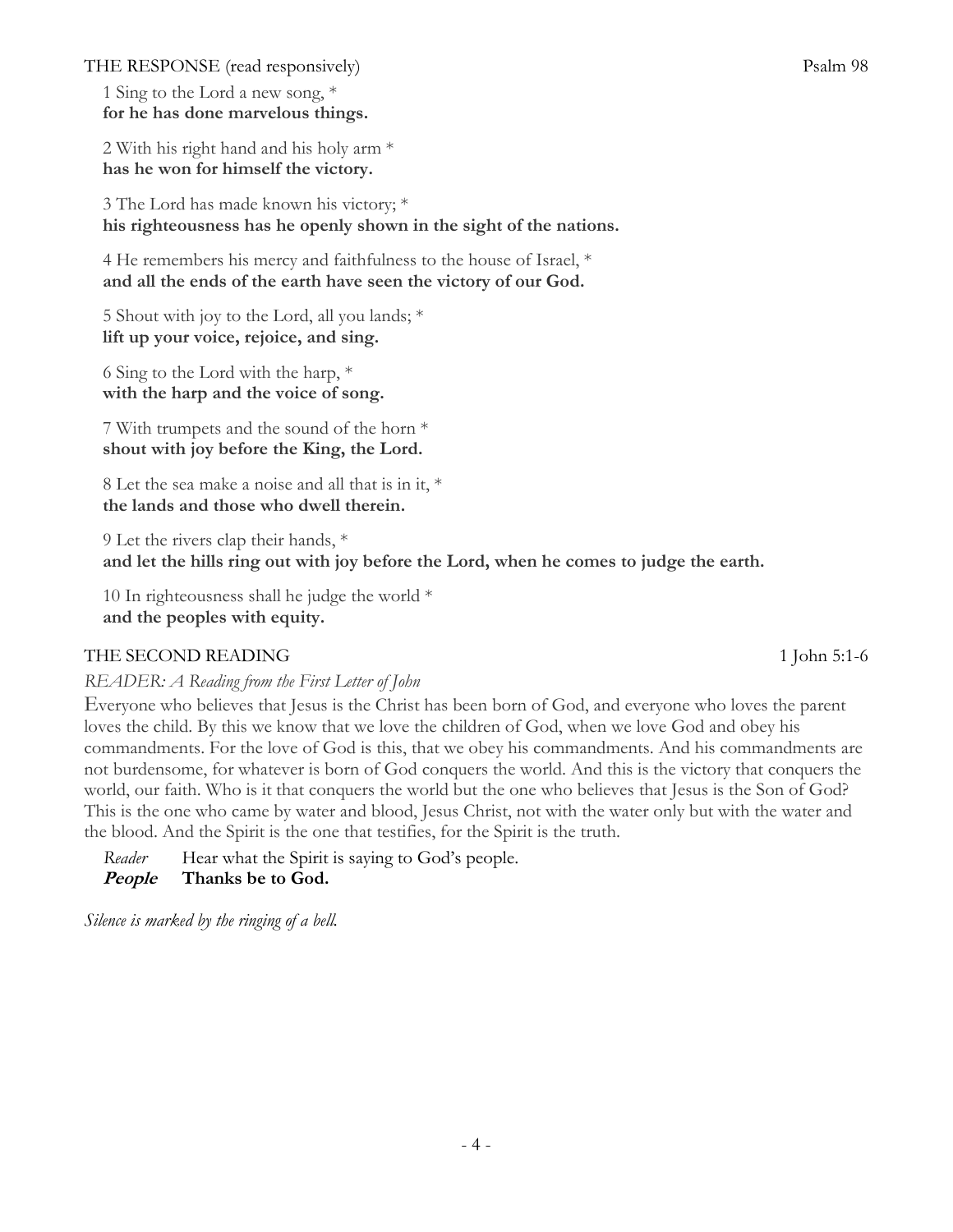GOSPEL ACCLAMATION



VERSE: Praise we in songs of victory that love, that life which cannot die, and sing with hearts uplifted high. (ALL REPEAT ANTIPHON)

#### THE GOSPEL John 15:9-17

*The Priest reads the Gospel, first saying*

The Holy Gospel of our Lord Jesus Christ according to John.

#### **People Glory to you, Lord Christ.**

Jesus said to his disciples, "As the Father has loved me, so I have loved you; abide in my love. If you keep my commandments, you will abide in my love, just as I have kept my Father's commandments and abide in his love. I have said these things to you so that my joy may be in you, and that your joy may be complete. This is my commandment, that you love one another as I have loved you. No one has greater love than this, to lay down one's life for one's friends. You are my friends if you do what I command you. I do not call you servants any longer, because the servant does not know what the master is doing; but I have called you friends, because I have made known to you everything that I have heard from my Father. You did not choose me but I chose you. And I appointed you to go and bear fruit, fruit that will last, so that the Father will give you whatever you ask him in my name. I am giving you these commands so that you may love one another."

#### The Gospel of the Lord **People Praise to you, Lord Christ.**

#### THE SERMON Karen Haig

*Silence is marked by the ringing of a bell.*

#### THE NICENE CREED

#### *Presiding Priest and People*

**We believe in one God, the Father, the Almighty, Maker of heaven and earth, of all that is, seen and unseen. We believe in one Lord, Jesus Christ, the only Son of God, eternally begotten of the Father, God from God, Light from Light, true God from true God, begotten, not made, of one Being with the Father. Through him all things were made. For us and for our salvation he came down from heaven: by the power of the Holy Spirit he became incarnate from the Virgin Mary; and was made man. For our sake he was crucified under Pontius Pilate; he suffered death and was buried. On the third day he rose again in accordance with the Scriptures; he ascended into heaven and is seated at the right hand of the Father. He will come again in glory to judge the living and the dead, and his kingdom will have no end. We believe in the Holy Spirit, the Lord, the giver of life, who proceeds from the Father and the Son. With the Father and the Son he is worshiped and glorified. He has spoken through the Prophets. We believe in one holy catholic and apostolic Church. We acknowledge one baptism for the forgiveness of sins. We look for the resurrection of the dead, and the life of the world to come. Amen.**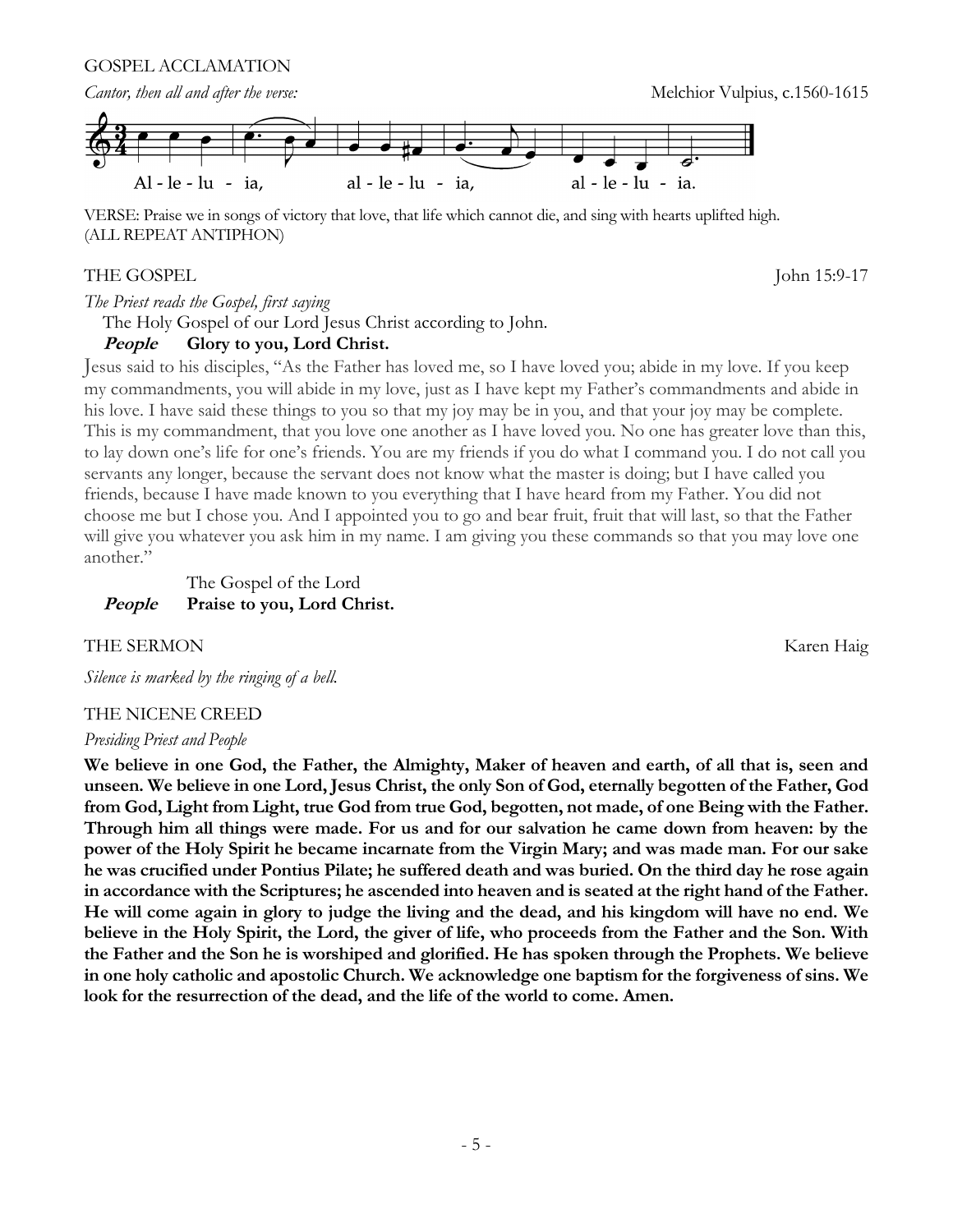#### THE PRAYERS OF THE PEOPLE

#### *The Leader and People pray responsively*

Through resurrection from the dead, God has given us new birth. Let us offer prayers to God for the living hope of all the world.

In our Anglican Cycle of Prayer, we pray for The Anglican Church of Kenya. In our Diocesan Cycle of Prayer, we pray for Epiphany and St. Clement of Rome, Seattle. For Michael, our Presiding Bishop; Gregory, our Bishop; Karen, our Rector; Nancy, Judith, Patricia, Jan and Jim, priests among us; all who minister in Christ; and for all the holy people of God. Risen Lord, **hear our prayer.** 

For all who are suffering from COVID and for those who care for them.

#### Risen Lord, **hear our prayer.**

For the victims of war, and for the perpetrators of war and for all those who go in harm's way to serve, both here at home and in lands far away, and for their families and loved ones. Risen Lord, **hear our prayer.**

For all black, indigenous, and other people of color who suffer from systemic and overt racism, and for ourselves that we would have the courage to confront our own racism and open our hearts to change. Risen Lord, **hear our prayer.**

For the world and its leaders, all nations and all people. Risen Lord, **hear our prayer.**

For all those in need, the suffering and the oppressed, travelers and prisoners and all in need of healing and comfort, especially\_\_\_\_\_\_\_\_\_\_\_\_ and all those we now name. We also pray for the dying and those who have died, especially and those we now name. Risen Lord, **hear our prayer.**

For ourselves, our families, for the ones we love and the ones we find hard to love. Risen Lord, **hear our prayer.**

That Christ may fill us with the joy and happiness of his holy resurrection. Risen Lord, **hear our prayer.**

Remembering our most glorious and blessed Virgin Mary, Barnabas, and all the saints, let us offer ourselves and one another to the living God through Christ. **To you, O Lord our God.** 

#### *Presider*

Blessed are you, O Lord our God, who gives us eternal peace through Jesus Christ. Hear our prayers which we offer in the hope of glory, and breathe upon us with your Holy Spirit; through our risen Lord, Jesus Christ. **Amen**.

#### THE PEACE

*Presiding Priest* The peace of the Lord be always with you. **People And also with you.**

#### WELCOME & ANNOUNCEMENTS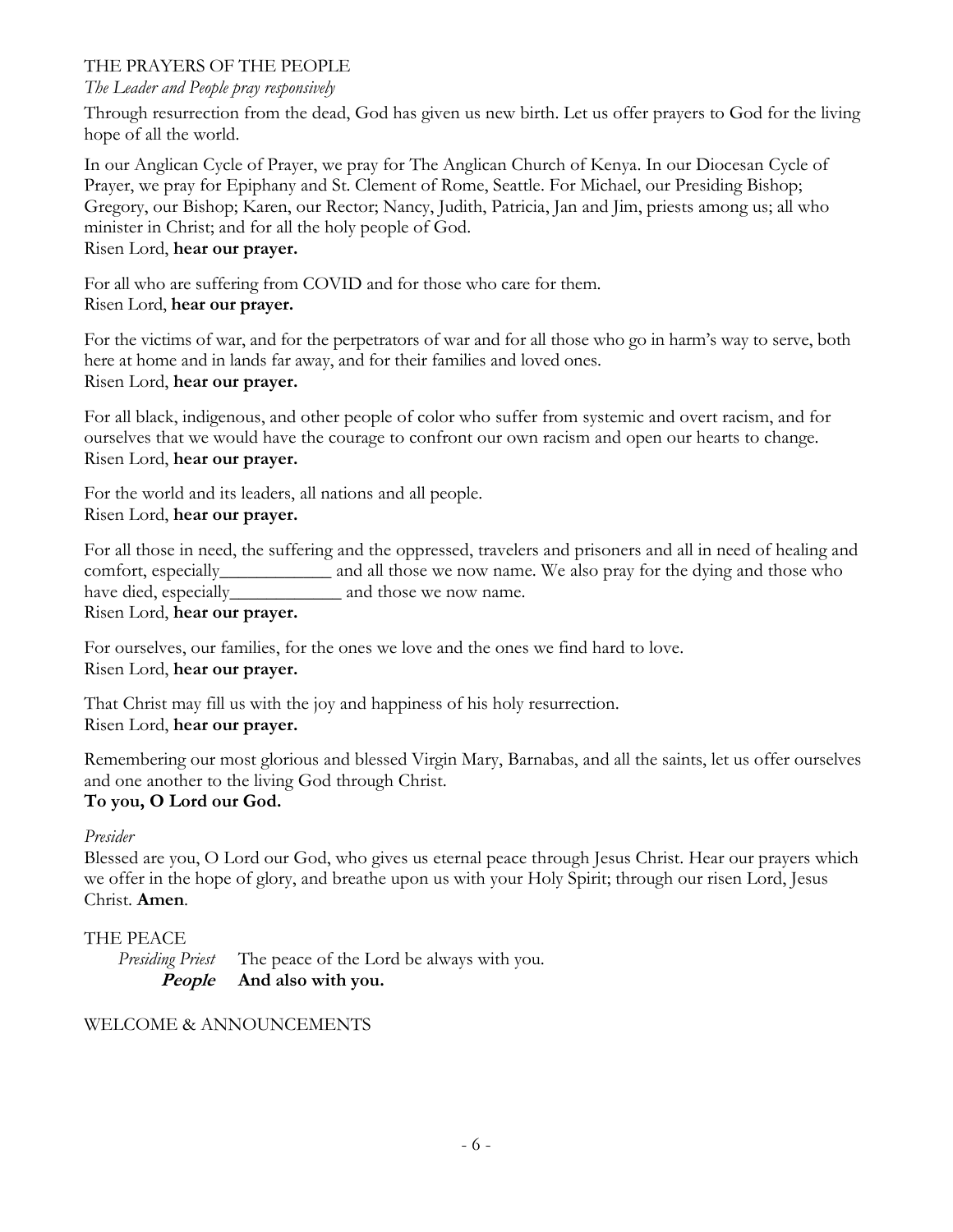#### **THE HOLY COMMUNION**

*When we're together in church, an offering of money is collected.*

*[You may make an offering by clicking here.](https://resources.ecww.org/give-parish?cid2=378)*

SOLO *I got me flowers* Ralph Vaughan Williams

I got me flowers to strew thy way; I got me boughs off many a tree: But thou wast up by break of day, And brought'st thy sweets along with thee.

The Sun arising in the East, Though he give light, and the East perfume; If they should offer to contest With thy arising, they presume.

Can there be any day but this, Though many suns to shine endeavour? We count three hundred, but we miss: There is but one, and that one ever.

*Lyrics: George Herbert (1593-1633)*

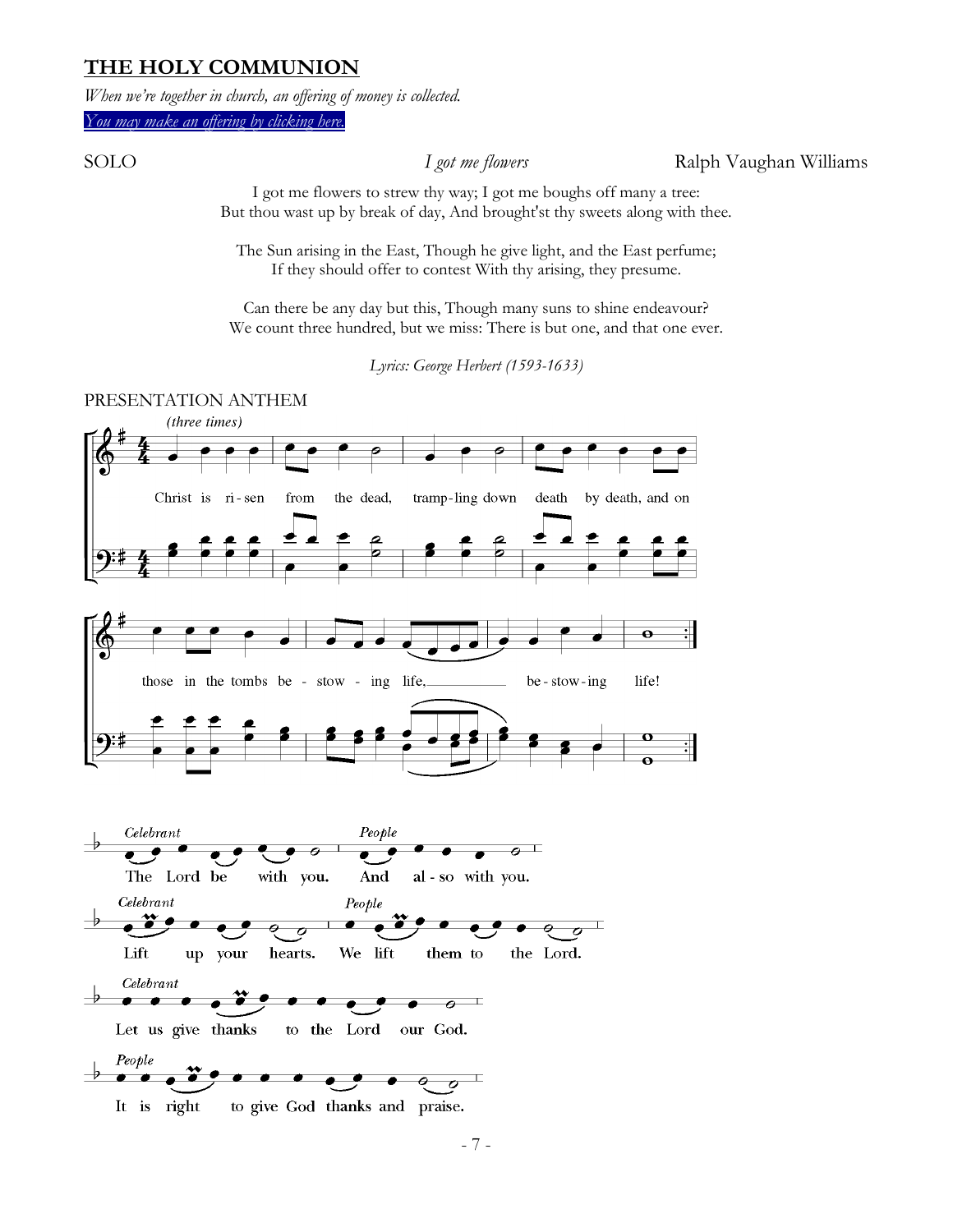It is right, and a good and joyful thing, always and everywhere to give thanks to you, Father Almighty, Creator of heaven and earth.

But chiefly are we bound to praise you for the glorious resurrection of your Son Jesus Christ our Lord; for he is the true Paschal Lamb, who was sacrificed for us, and has taken away the sin of the world. By his death he has destroyed death, and by his rising to life again he has won for us everlasting life.

Therefore we praise you, joining our voices with Angels and Archangels and with all the company of heaven, who for ever sing this hymn to proclaim the glory of your Name:



Holy and gracious Father: In your infinite love you made us for yourself; and, when we had fallen into sin and become subject to evil and death, you, in your mercy, sent Jesus Christ, your only and eternal Son, to share our human nature, to live and die as one of us, to reconcile us to you, the God and Father of all. He stretched out his arms upon the cross, and offered himself in obedience to your will, a perfect sacrifice for the whole world.

On the night he was handed over to suffering and death, our Lord Jesus Christ took bread; and when he had given thanks to you, he broke it, and gave it to his disciples, and said, "Take, eat: This is my Body, which is given for you. Do this for the remembrance of me."

After supper he took the cup of wine; and when he had given thanks, he gave it to them, and said, "Drink this, all of you: This is my Blood of the new Covenant, which is shed for you and for many for the forgiveness of sins. Whenever you drink it, do this for the remembrance of me."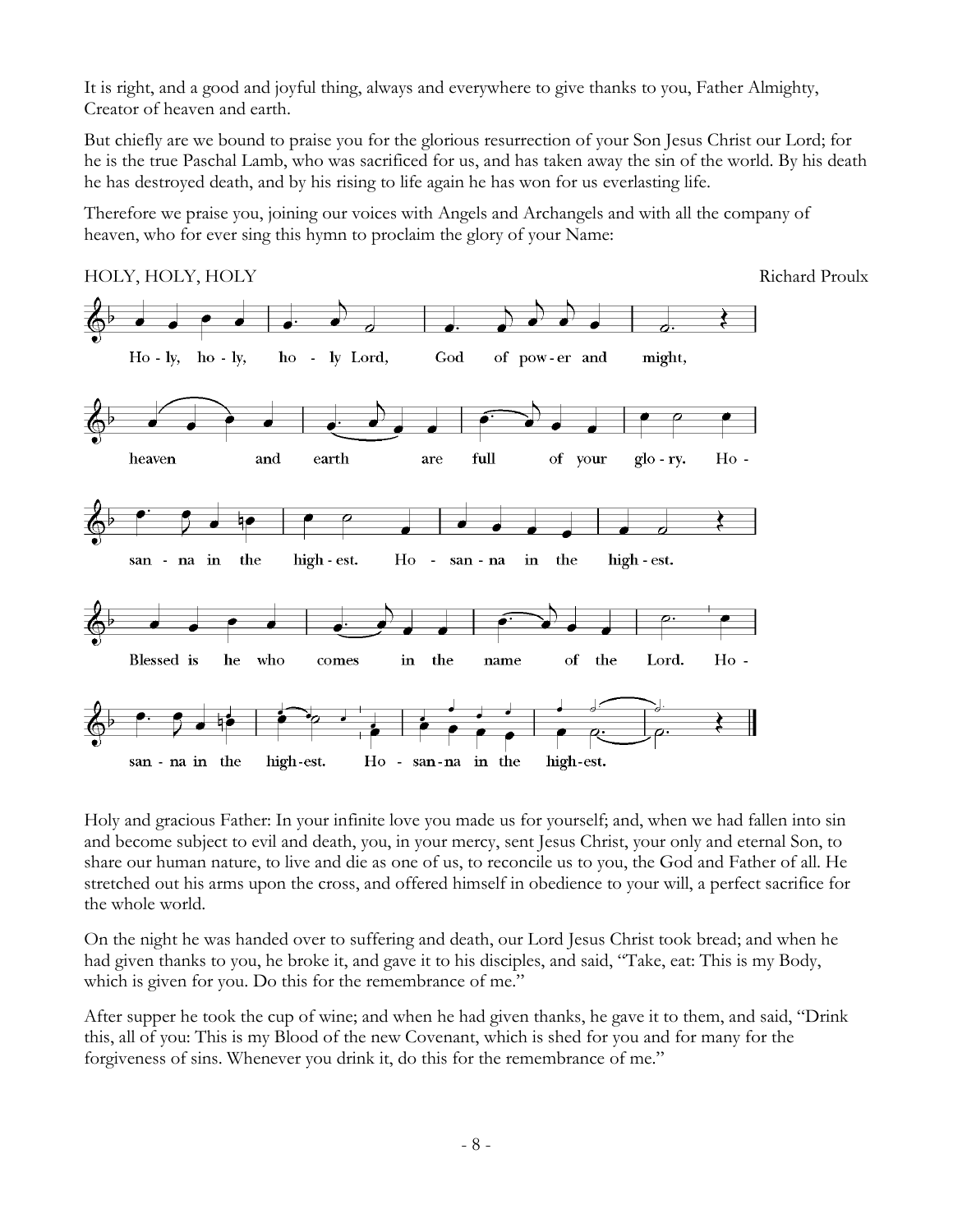Therefore we proclaim the mystery of faith:

#### **Christ has died. Christ is risen. Christ will come again.**

We celebrate the memorial of our redemption, O Father, in this sacrifice of praise and thanksgiving. Recalling his death, resurrection, and ascension, we offer you these gifts. Sanctify them by your Holy Spirit to be for your people the Body and Blood of your Son, the holy food and drink of new and unending life in him. Sanctify us also that we may faithfully receive this holy Sacrament, and serve you in unity, constancy, and peace; and at the last day bring us with all your saints into the joy of your eternal kingdom.

All this we ask through your Son Jesus Christ. By him, and with him, and in him, in the unity of the Holy Spirit all honor and glory is yours, Almighty Father, now and for ever.

And now, as our Savior Christ has taught us, we are bold to say,

#### THE LORD'S PRAYER

**Our Father, who art in heaven, hallowed be thy Name, thy kingdom come, thy will be done, on earth as it is in heaven.**

**Give us this day our daily bread,**

**and forgive us our trespasses, as we forgive those who trespass against us.**

**And lead us not into temptation, but deliver us from evil.**

**For thine is the kingdom, and the power, and the glory, for ever and ever. Amen.**

ACCLAMATION AFTER THE BREAKING OF THE BREAD Ambrosian Chant *Sung responsively*



This setting may be sung full by all, or by the choir, or as a versicle and response.

Let us pray.

**My Jesus, I believe that you are truly present in the Blessed Sacrament of the Altar. I love you above all things, and long for you in my soul. Since I cannot now receive you sacramentally, come at least spiritually into my heart. As though you have already come, I embrace you and unite myself entirely to you; never permit me to be separated from you. Amen.**

#### THE INVITATION TO COMMUNION

The gifts of God for the People of God.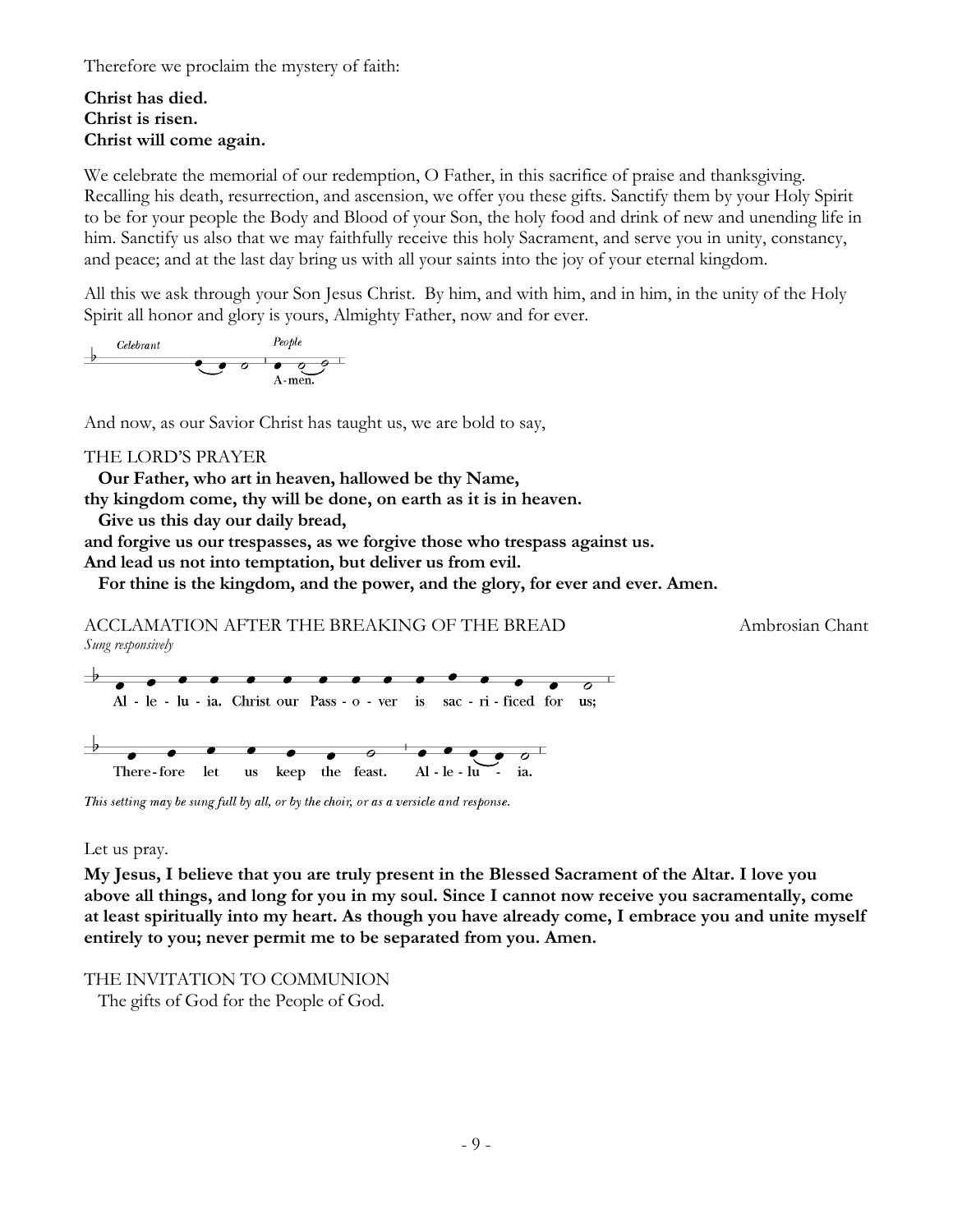

Text: 1 Corinthians 10:16; 17, 12:4, Galatians 3:28; the *Didache* 9; John Foley, SJ, b.1939<br>Tune: John Foley, SJ, b.1939<br>© 1978, John B. Foley, SJ, and New Dawn Music. Published by OCP Publications.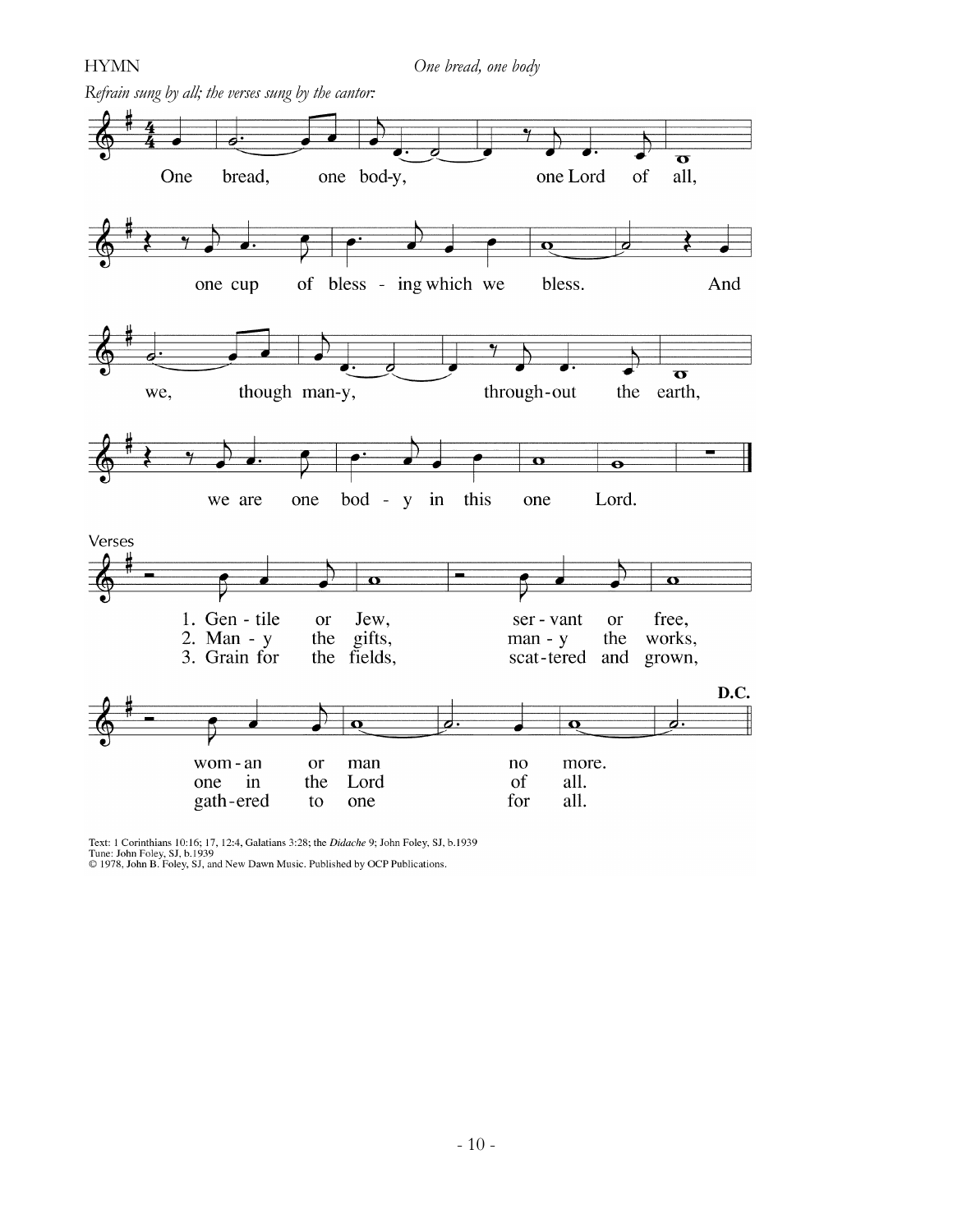#### THE POST-COMMUNION PRAYER

**Loving God, we give you thanks for restoring us in your image and nourishing us with spiritual food in the Sacrament of Christ's Body and Blood. Now send us forth a people, forgiven, healed, renewed; that we may proclaim your love to the world and continue in the risen life of Christ our Savior. Amen.**

#### THE BLESSING

May Almighty God, who has redeemed us and made us God's children through the resurrection of God's Son our Lord, bestow upon you the riches of God's blessing. **Amen***.*

May God, who through the water of baptism has raised us from sin into newness of life, make you holy and worthy to be united with Christ for ever. **Amen***.*

May God, who has brought us out of bondage to sin into true and lasting freedom in the Redeemer, bring you to your eternal inheritance. **Amen***.*

And God's Blessing be with you, Christ's peace be with you, and the Spirit's outpouring be with you, now and always. **Amen***.*

HYMN (next page) *As those of old their first fruits brought* (HYMNAL 705)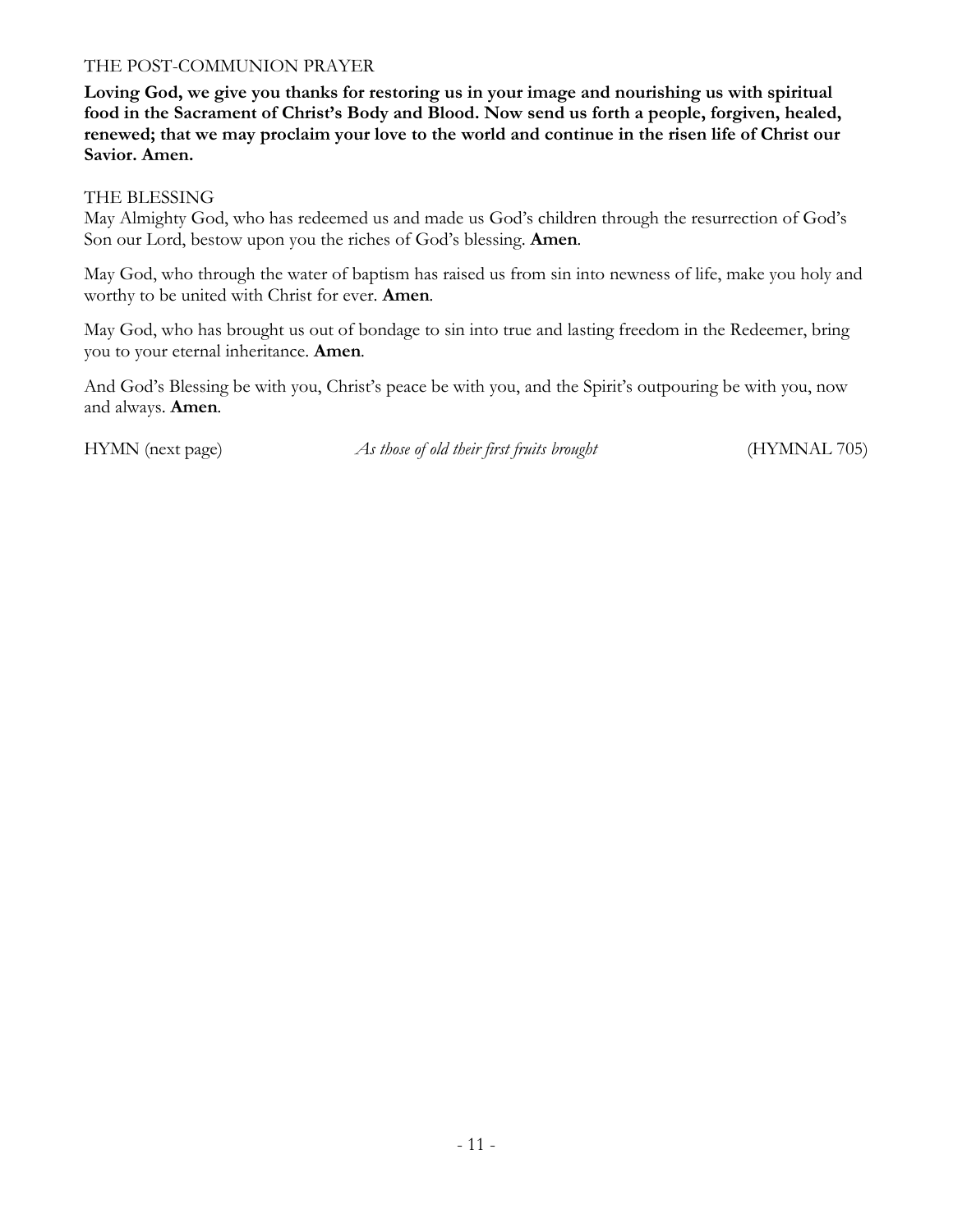

Words: Frank von Christierson (b. 1900), alt. Copyright @1961 by The Hymn Society of America. Music: Forest Green, English melody; adapt. and harm. Ralph Vaughan Williams (1872-1958) Copyright @ by permission of Oxford University Press. All rights reserved. Used with permission.

THE DISMISSAL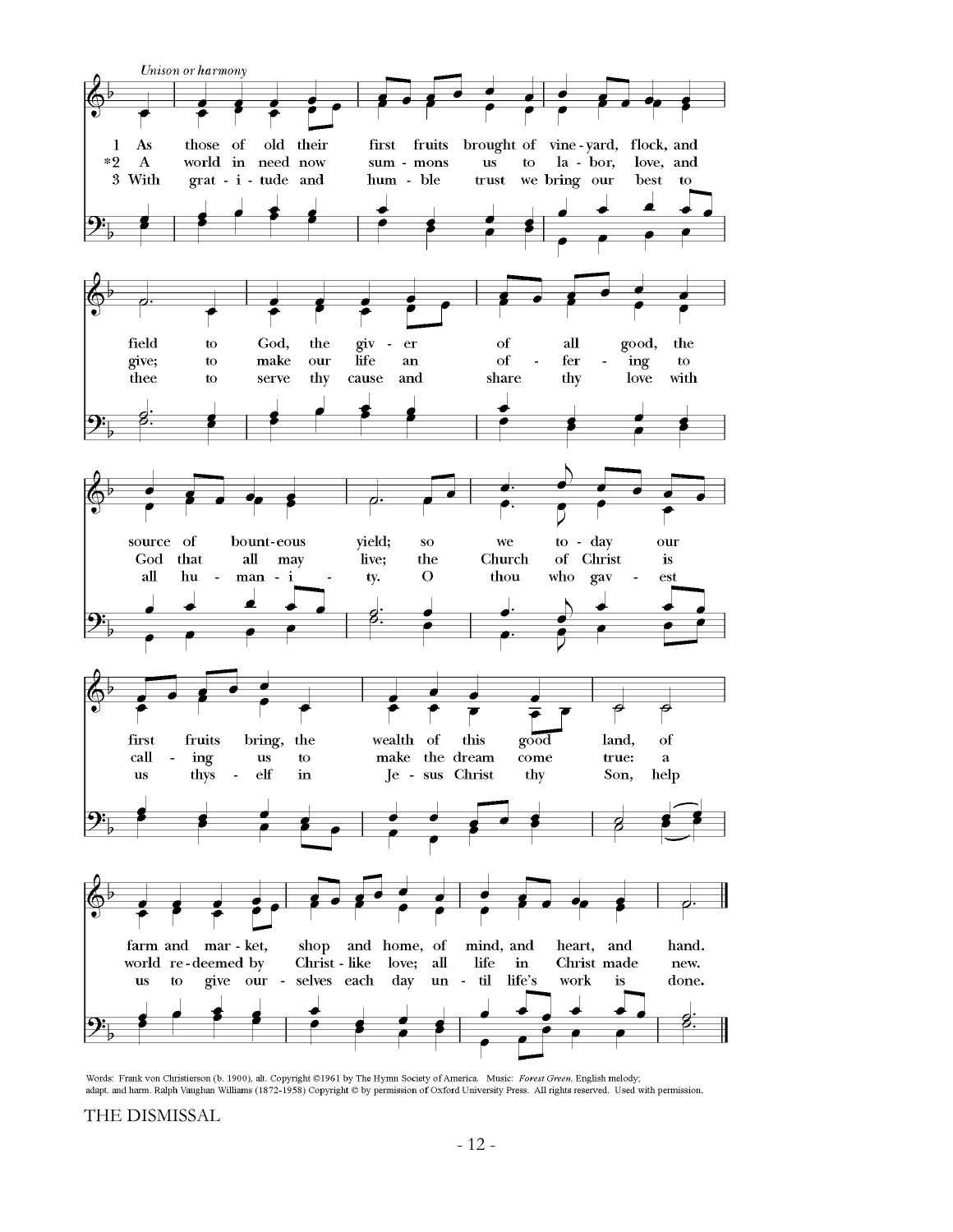

Music printed and live-streamed under "One License" A-706843

### **MINISTERS OF THE LITURGY**

Presiding Priest & Preacher The Rev. Karen Haig Organist Paul Roy Song Leader Kathryn Houchen Lectors Joan Collins, Luke & Sam Anderson, Maggie Ball Video Production The Rev. Jim Friedrich Kid's Sunday Volunteers The Rev. Jim Friedrich, Sue Thompkins